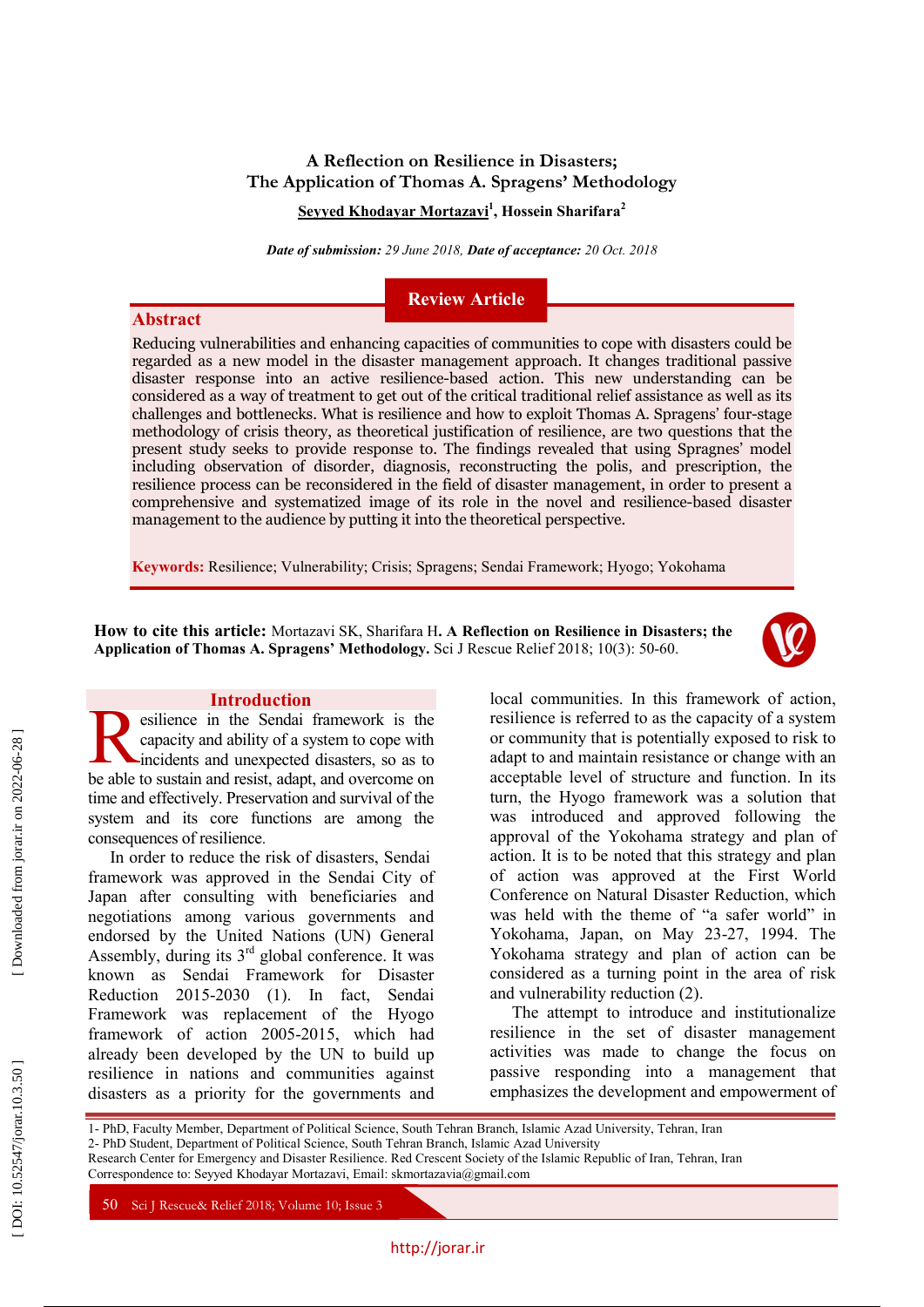humans and communities at all levels, while systematically and actively contribute to the creation and promotion of resilience in order to reduce the fatal and heavy impact of disasters; the impact that had put the development and advancement at serious risk and had become a major concern for countries. Until the 1990s, according to the annual report on the global disasters issued by International Federation of Red Cross and Red Crescent Societies, this concern established a wave of serious efforts aiming to organize disaster -induced disturbances in countries. The result of such concerns and efforts led to the naming of the 1990s as the International Decade for Natural Disaster Reduction, approved by the UN. Despite the activities planned to respond effectively to disasters, the y were still used to dominate in causing deadly impacts and complex vulnerabilities. For instance, in accordance with the global annual report of disasters released in 2000, during the 1990s,1,958,928,805 people were affected by 4,864 worldwide disasters during which 592,537 lost their lives , in addition, the disasters left \$ 741,033,383 of financial damage and millions of homeless and displaced people (3).

In response to such a situation and in order to find a more appropriate solution, the world natural disaster reduction conference was held in Yokohama, Japan, in 1994 with the theme of a safer world so that the officials in different countries, prone to disasters, can seek for ways to reduce the vulnerability, risk, and deadly impacts of disasters within a strategic framework. This conference, as a starting and decisive point, introduced the disaster management trend into a new and more promising stage.

In other words, the Yokohama strategy was a framework for activities that then led to the resilience plan as a treatment for the disorders and disturbances imposed on the lives and properties of humans in various countries. As formerly, despite the continuing effort to achieve a safer world, the disasters continued to cause deadly impacts on humans and communities in the absence of resilience, facing them with serious disorders in terms of living and development. In this regard, the UN report noted that on average, 240 million people annually suffered from homelessness and annihilation due to disasters around the world from 2000 to 2005. In an effort to organize the induced disruptions and ruins,

another set of different humanitarian efforts was undertaken, several inter -period investigations were carried out, and various programs were set up to optimize and organize the disaster response situations. All of this was accomplished with the aim to provide appropriate conditions and environment for living and growth of individuals, groups, societies, and countries against the pernicious and costly natural and unnatural disasters.

Given the importance and role of resilience in improving disaster management conditions, the present study uses the Spragens methodology model, seeking for a new form to achieve a deeper understanding of resilience. The claim in this study is that this theory is not only capable of providing a reliable theoretical support for effective operational disaster responses, but is able to provide a more comprehensive image of resilience in a broader perspective to the audience. This image can help disaster management practitioners in scrutinizing the decision -making processes and implementation operations, in addition to ultimately helping the individuals' stability, compatibility, and better recovery in effective confrontation and how to deal with future disasters. This study can be considered as an interdisciplinary subject addressing different aspects of disaster management and resilience to the disasters from the point of view of various fields.

In the book entitled "Understanding Political Theory", Spragens reviews explorations of political philosophers and presents a 4 -level model that includes 1) observing crisis and disorder, 2) diagnosis of the problem and cause of the crisis, 3) imaginative reconstruction of the polis; and finally 4) prescribing a solution to the problem (4).

Since the first stage and the starting point of the Spragens ' theory is to observe the crisis and disorder and its final phase is to provide a solution, it is referred to as the crisis theory. The Spragens methodology, which is essentially an effort to understand the political theories, has originally rooted in the accurate sciences and adopted from the field of empirical sciences, in particular medical sciences, and applied in the social and political sciences. In the Spragens viewpoint, the goal of the political theory is to provide a comprehensive insight into the political community. By placing politics in a broad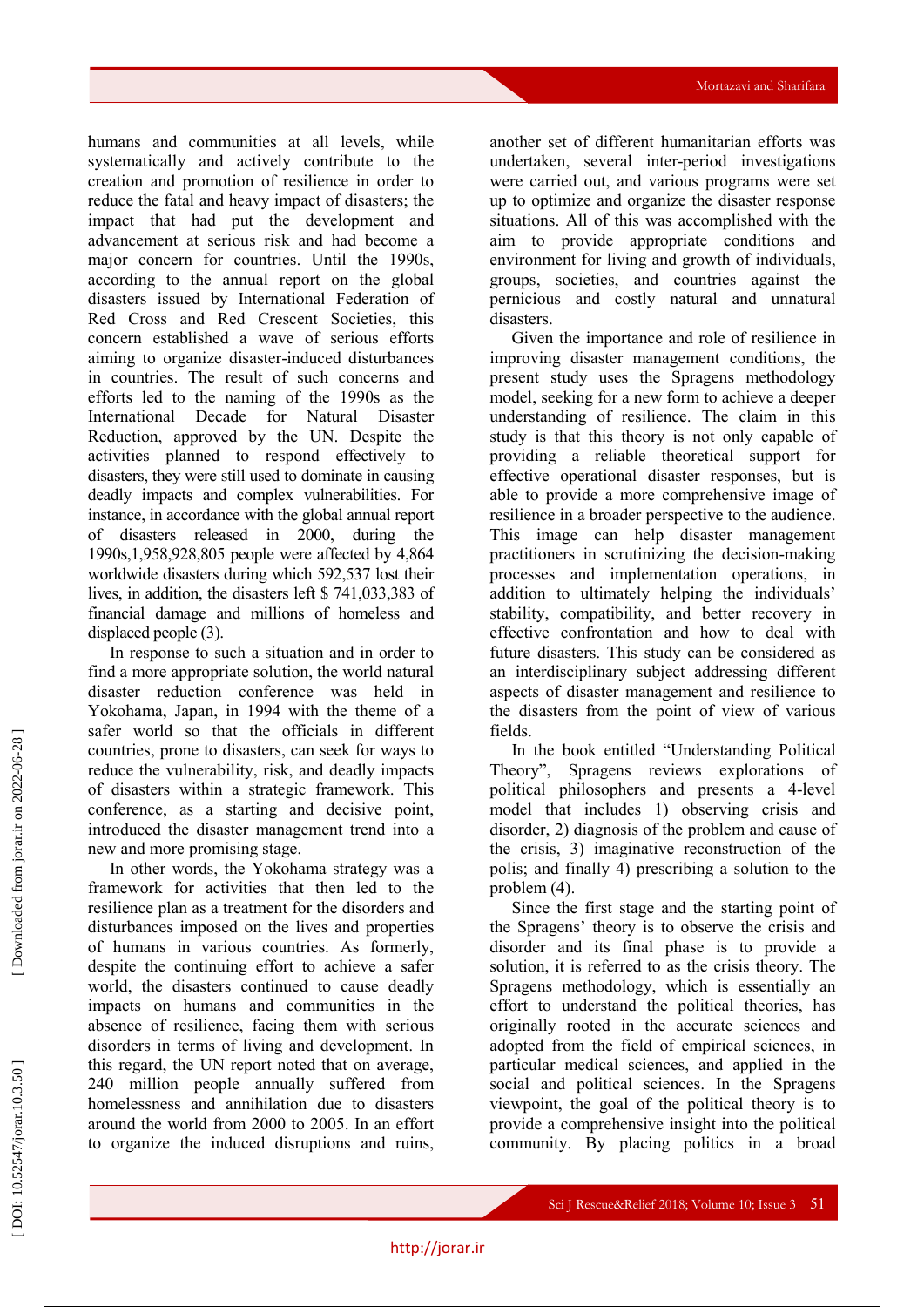perspective, a political theorist tries to provide his audience with a comprehensive image. In essence, his goal is to eliminate the shortcomings often observed in understanding the political theory. In the following, the resilience subject has been investigated in light of the four stages of the Spragens crisis theory.

### **Concept of resilience**

*Specific and literal definition :* In its root and Latin meaning, the term resilience is equivalent to returning to the first position (5). Connor and Davidson did not refer to resilience only as stability and resistance to damages or threatening conditions. They believed that resilience was not a passive state in dealing with dangerous conditions, rather it benefited from an active, influential, and constructive presence in its peripheral environment (6). In this sense, resilience is the ability of an individual to establish a biological -psychological balance in dangerous conditions.

Ranjan indicated that this term with such a concept appeared in the previous three decades in the field of ecology literature and in the study by Holling as " resilience and the stability of ecological systems" (7).

Two decades later, Holling et al. redefined this concept as an intervening capacity or the ability of a system to attract chaos or disturbance intensity before the system changes its structure by changing its variables (8).

*General* and terminological *:* Resilience to disasters emphasizes the processes and conditions in societies that increase or decrease the ability of humans to resist, adapt, and rehabilitate in the shocks, chaos, and disorders in the shortest time possible without the need for the external assistance.

Mitchell and Harris, while introducing resilience as an approach, suggest that resilience originates from mixing of interdisciplinary ideas including ecosystem sustainability, engineering infrastructure, psychology, behavioral sciences, and reduction of disasters risks. It also states that the recent attention of partner organizations to this concept has led the resilience to change from a theory to politics and practice. Such attention is due to the need for the identification of a broad discourse and a set of guiding principles to protect development advances against shocks and tensions (9).

In its report on resilience to disasters, the UK Department for International Development (DID) considers resilience as the ability of countries, communities, and households to manage change, which is achieved by establishing, and changing living standards against shocks and stresses such as earthquakes, droughts, or violence (10).

*Resilience and systemic attitude :* Resilience is the capability of a system to take chaos and change, while its function, structure, identity, and feedback remain unchanged.

The emphasis of this view is not only on the form and degree of system capacity that has the ability to resist the impact of events, but also emphasizes the continuation of business and its functions, as well as the normalization of conditions. It is worth noting that the normalization of the conditions of events and the continuity of business are the main issues and concerns of crisis management. In this case, resilience is capable of reducing the cost of disasters and can bring the critical situation back to better conditions than before.

Resilience is the capacity of a system or community to cope with the risk of potential disasters so that when disasters occur, they can achieve the optimal level of adaptability and consolidation of their structures and functions. This capacity relies on the ability of the system to enhance its ability to learn lessons related to the previous disasters and protect itself in the future while promoting risk reduction measures. Reports on disaster assessment, and particularl y after action reports on disaster relief, contain valuable lessons that can be taken into account to facilitate and quicken the achievement of resilience. In fact, a system and community can be effective and resilient in the events and critical situations ahead, which can, based on the content of these reports and in order to improve the situation, identify and assess weaknesses, threats, strengths, and opportunities in the course of disaster management operations .

Resilience is a process that relates a set of compatible capacities to a flow of functions and compatibility in response to chaos. The reference of this claim to the fluidity of resilience reflects the importance of the continuing role of education, practice, monitoring, and evaluation in order to create flexibility and adaptability to changing circumstances. Accordingly, disaster management requires careful planning so that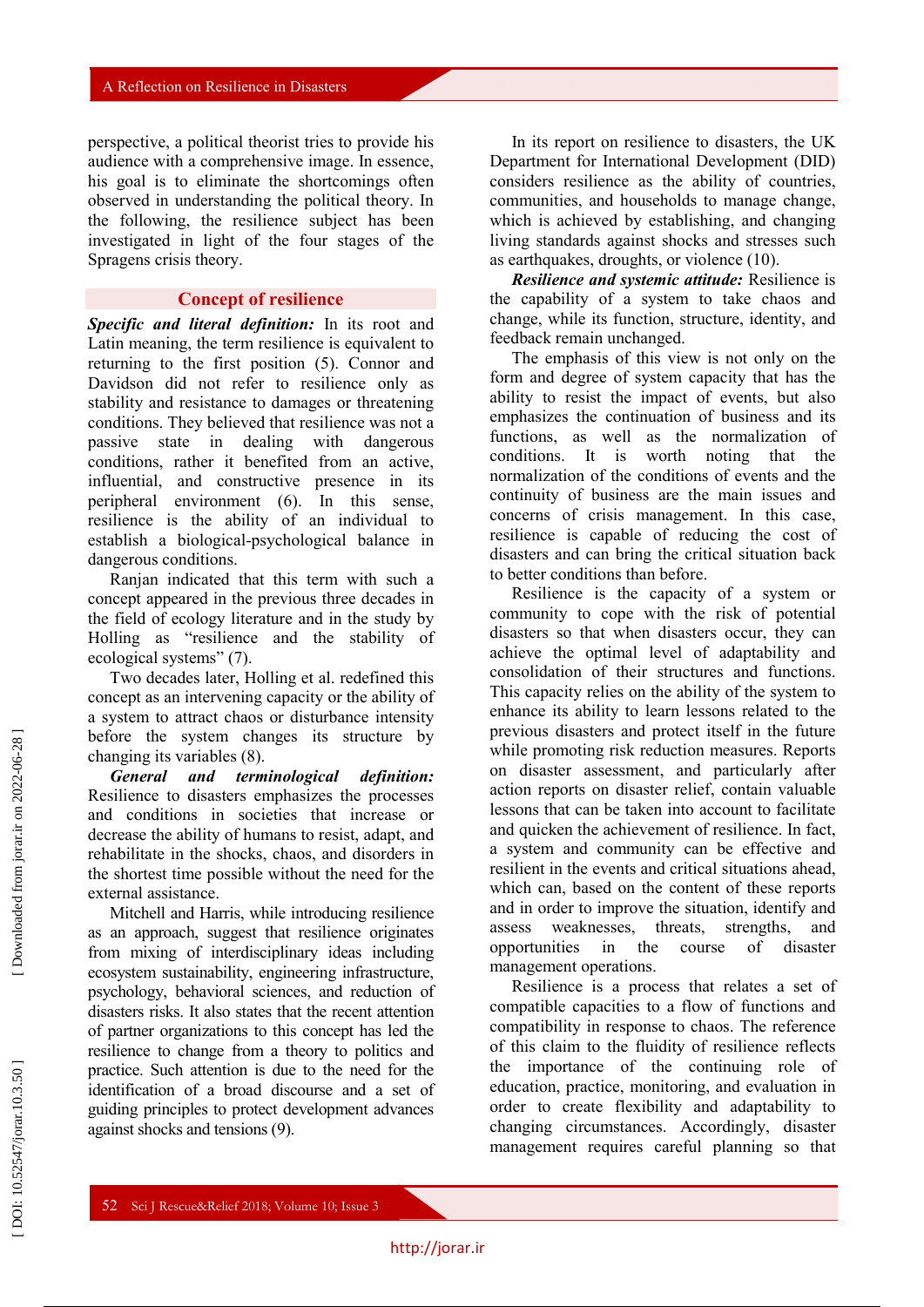individuals and communities can turn their potential capacities into suitable work and resilience in the event of a disaster .

Given the restrictions that the changes and uncertainties create for individuals and communities in determining the conditions ahead, as well as their effect on the quantity and quality of their ability, it is necessary in the disaster management to achieve the required preparedness for dealing with future events by preparing and relying on the contingency plan; in other words, reaching the necessary resilience. It is because resilience is the ability of a system to establish its functions and structure against internal and external changes, and if necessary to reduce it.

The systems should be able to absorb changes and maintain their stability (8). In the lack of such a program, management of unexpected disasters encounters serious challenges, disasters may simply become full -scale ones, and thus the ability to adapt to the conditions of change, and the rapid resilience and recovery from disruptions due to urgency become impossible.

Resilience is a functional system including subsystems such as critical infrastructure, economics, civil society, and sovereignty. The number and complexity of these subsystems have posed a major challenge in measuring resilience in large societies and countries (11).

Here, given the brief acquaintance with the literal and terminological meaning of the concept of resilience, and the awareness of the relation and position of this concept with the systemic attitude, and also since this concept is essentially an interdisciplinary concept and each of the various scientific disciplines look at it from its own point of view, it has been tried in this study to briefly look at this concept from the perspective of three fields of psychology, sociology, and management, and then address the Spragens theoretical framework.

# **Resilience from the perspective of psychology**

In the 1950s, the attention of the positive psychologists to the abilities and talents of individuals and communities rather than addressing their abnormalities and disorders led the resilience to achieve a special place in the field of growth and development psychology as well as the family psychology and mental health. Positive psychology is the scientific study of potentials that enables individuals and

communities to work and be active. This field of study is based on the belief that people want to experience a meaningful and complete life in order to activate their internal capacities and add to their experiences of love, activity, and play.

Psychologists tried to benefit from the resilience to increase human adaptability and overcome the dangers and difficulties.

Mortazavi and Yarolahi suggested that Kumpfer considers resilience as the return to the initial balance or achieving balance in a higher level and in threatening conditions. With this attitude, resilience can be regarded as a successful adaptation to critical circumstances. Kumpfer also believes that adaptation resulting from the resilience process can provide a higher level of effective resilience (12).

Moreover, Rutter defined resilience as individual differences in coping with and responding to difficult situations (13). Therefore, a resilient person handles the bad situation in a better way and finds himself capable of dealing with it.

Ghasem and Hosseinchari declared that resilience to difficulties and flexibility in different situations is affected by self-efficacy of individuals (14). Besides, Rutter indicates that resilience stems from the individual belief in self-efficacy, ability, and confrontation with changes and the capacity and ability of the problem solving social skills (13).

### **Resilience from the perspective of sociology**

In sociology, resilience means that of groups and social units .

Delake et al. claimed that social resilience is the capacity of a society to cope with and adapt to disorder and change, which addresses the social characteristics of a society, including age, gender, disability, and socioeconomic status, and discusses the subject of social capital (15).

The UN office for disaster risk reduction regards social resilience as the capacity of a community to cope with disruptions and changes, covering the ability of communities to selforganize, moderate tension, and enhance their capacity for learning and adaptation (15).

Accordingly, the resilient society is the one that is capable of positively responding to changes and tensions and maintaining its core responsibilities as the society.

DOI: 10.52547/jorar.10.3.50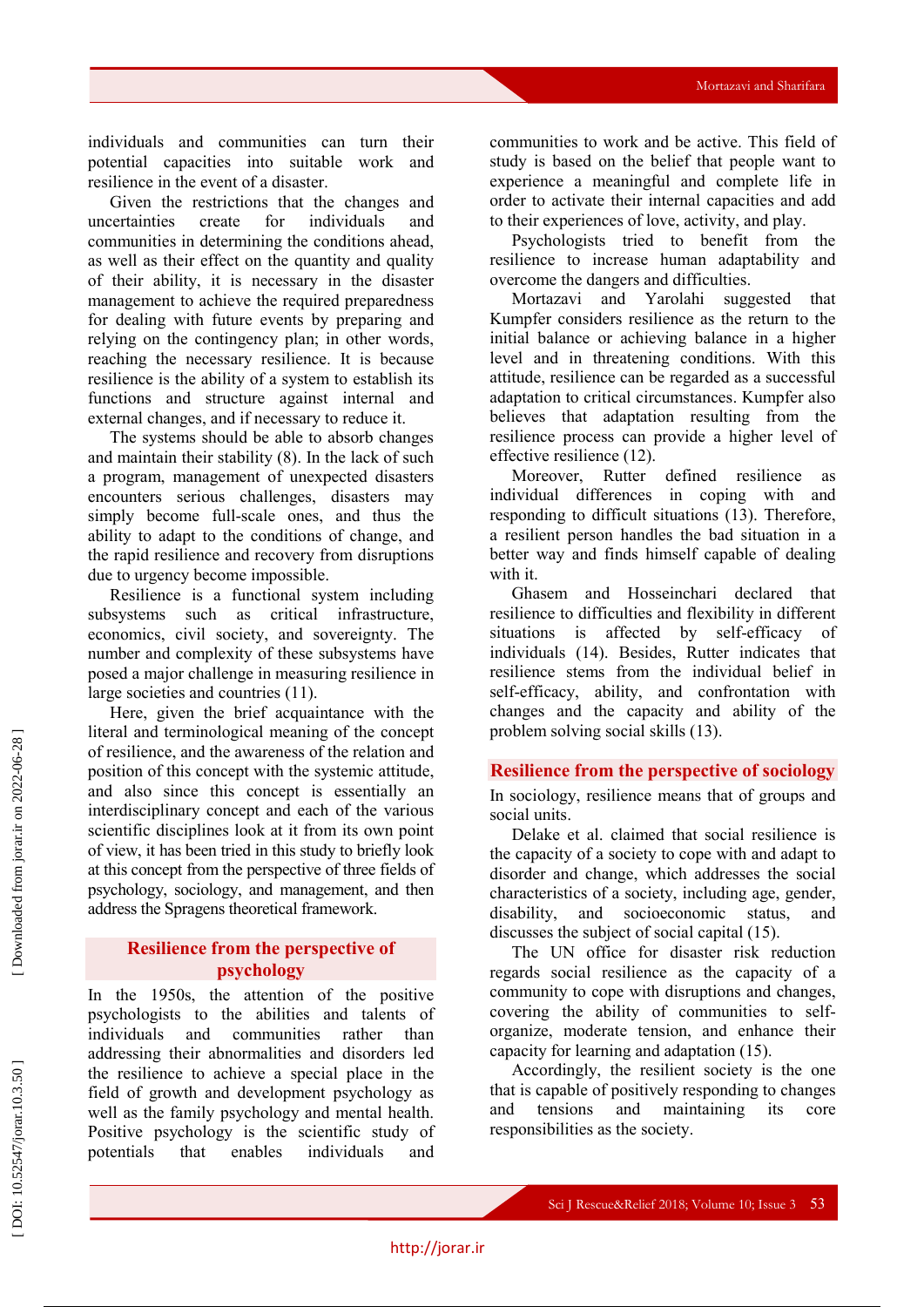In relation to aspects of resilience, Mashayekhi refers to the two individual and social aspects . In individual aspect, life skills such as problem solving, creative thinking, stress control, etc. play prominent role. However, in the social aspect, the resilience is completely different, leading to social potentials (16).

Regarding the importance of paying attention to the community in order to achieve the desired resilience, Cutter et al. believed that resilience to chronological incidents benefits from the greatest effectiveness starting with local community and its inhabitants. Because events are local, so it is necessary to build capacity among the local residents (17).

In explaining society, Norris considered society as a collection of actors including individuals, organizations, and businesses with the same identities and interests.

## **Resilience from the perspective of management science**

Resilience management as a strategy focuses on managing the expected behavior of a system in a range of different situations. The objective of this management is to enhance the organizational capability of a system to overcome challenges and problems ahead. Since the 1970s, the concept and application of this term have been taken into consideration by thinkers and practitioners in the field of management, and especially the crisis and disaster management. Resilience is the subject of prediction, planning, and mitigation of incident risks aiming to protect the life, health, and assets of individuals and communities as well as cultural heritage, socio-economic properties, and ecosystems of countries. In the disaster and crisis management field, the characteristics of reversibility, flexibility, and better reconstruction are often attributed to the concept of resilience. Furthermore, resilience is associated with the capacity and recovery capacity of an organization or a system and is perceived with concepts such as the ability to flourish against disasters, capabilities, and resources available, capacity to deal with incidents, and managing them.

McManus recognized the continuous awareness of the situations as a requirement for a successful resilience management in the organization, and believed that the individuals responsible for implementing the resilience management should,

as much as possible, provide an organizational chart for promoting awareness (18).

Some experts of knowledge management and disaster suggest that resilience is an issue against vulnerability and is related to the capacity concept. However, other experts in this knowledge management attribute capacities to the capabilities of individuals and households and resilience to the accumulation of capacities alongside the social, institutional, and informational services leading to the optimal use of capacities.

Hartog regarded resilience as a society support process, whereby one can manage changes and better rely on himself, in addition to achieving improvement against economic, social, and environmental tensions and adversities (19).

Ashdown highlighted the importance of resilient management as a key issue, as the more a nation is resilient, the less the disasters can damage them, if affected by events, they can expeditiously recover (10).

The British Department of International Development sees the establishment of the pre disaster resilience as the provider of a potential power for saving lives of humans and protecting them from future disaster (20). Almedom and Tumwine stated that the thinkers, scholars, and international relief agencies in the field of management study, used the term resilience for the first time at a time when a pattern change, i.e. transition from vulnerability to empowerment, was forming (21). In fact, this pattern change took place during the first international workshop on resilience in Tallaght, France, in July 2007. Of course, Almedom claimed that the use of this term in the area of preparedness for disasters had already been proposed in 2006.

## **Spragens theoretical framework for crisis**

Thomas A . Spragens (1917 -2006), chairman and professor of political science at Kentucky Center College, USA, declared his goal of providing a theory of crisis and authoring the book as "Understanding Political Theory" to make the world of politics understandable for civil society. He believed that only in the context of the logical understanding of political theories and the recognition of the manner of thinking and the personality structure of theorists one can identify and determine his current status and future position, that is, where we are now and where we are going to go (4).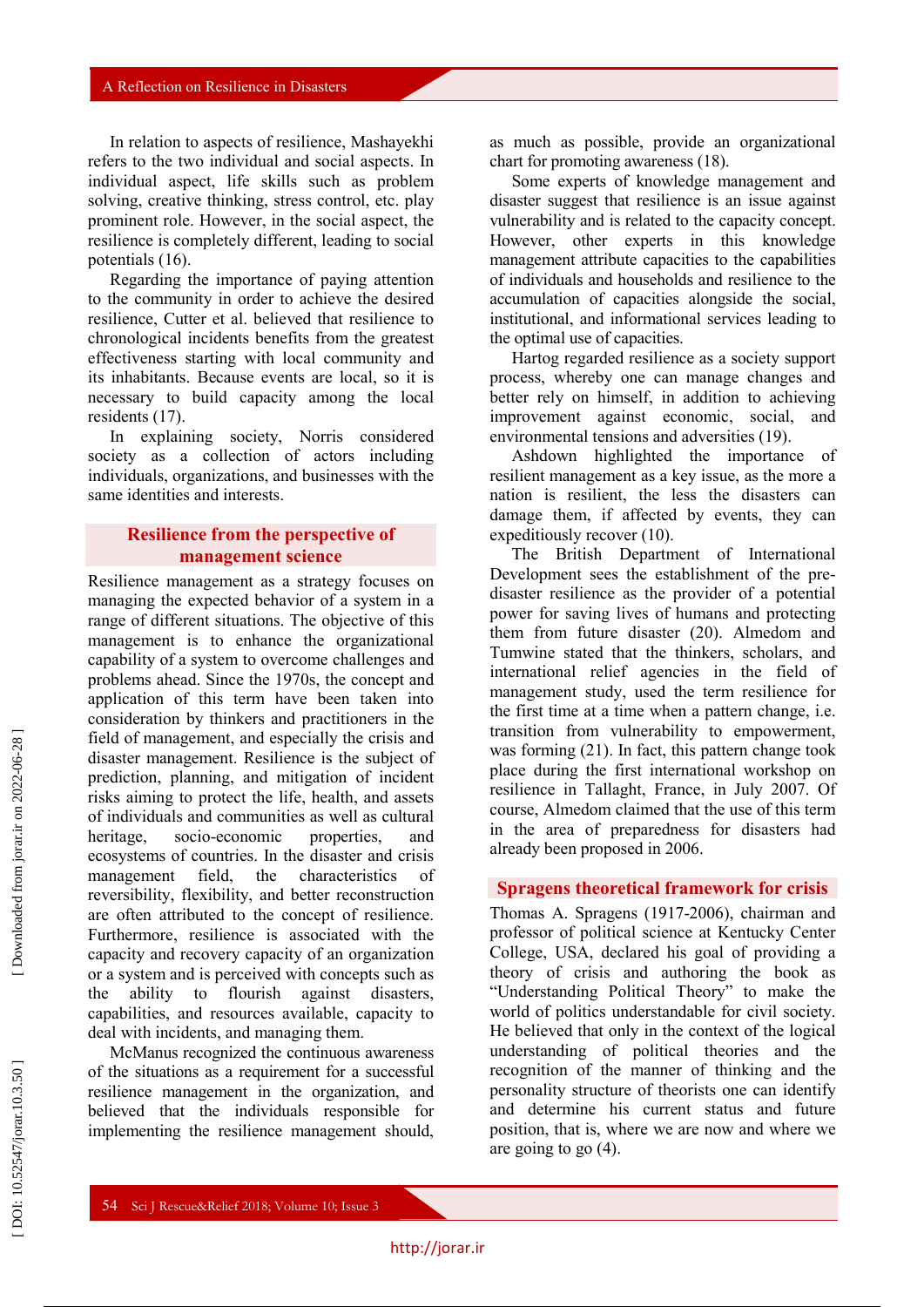Haghighat and Hejazi believed that Spragens was the advocate of the traditionalist school of the science of politics who considered the exploitation of historical, philosophical, and anthropological methods in the study of political science (22).

In his Book of "Understanding Political Theory " , Spragens has proposed a dispute that has become a tool for rational thinking about political issues and political thinkers. He claimed that the political thinkers of every period are influenced by the conditions and problems of that period, and their political ideas have been presented in response to the political problems of society. Their effort was made to provide a more comprehensive picture and a more precise perception of the politics world. Hence, problems were the starting point of political reasoning and theorizing. Trying to understand political theories by drawing a differentiating line between the stages of political thinking, Spragens provided a theoretical framework allowing consideration of the internal logic of the theory of each theorist as well as the external logic reconstructed by other scholars. In his viewpoint, the goal of the political theories is to provide a comprehensive view of the political community with a critical look in order to make it understandable and to perceive its shortcomings and deficiencies and to restore health to society by confronting and overcoming the roots of disorders. In other words, from the point of view of Spragens, the goal of the political theory can be regarded as a psychological treatment of the political community (4).

Spragens has likened the political community suffering from disorders and crises to a sick and unhealthy person and considered the political theorist as a specialist physician who both, after facing the problem and the disease, with their own tools and methods (the physician by examining the results of tests and radiology and imaging and the political theorist through studying history, culture, etc.), seek to identify the roots and causes, and then present solutions and treatment prescriptions. Meanwhile, both the physician and the political theorist consider a healthy and ideal model of humans and their desirable society, and compare the human and their existing society or patient with it, thereby realizing their shortcomings and failures. Spragens adopted this stage from the medical field and employed it in the field of political theories, some example applications of which will be mentioned in the following.

Quoting from Plato, Spragens stated: What most people think of the politics world is not more than an imaginary world. They resemble cavemen who what they see is the shivering shadows on the walls of the cave. These people have never experienced the light outside the cave, and their imagination draws them to political holes (4)." Additionally, Plato considered the injustice and instability of the local government of Athens and the execution of Socrates as an indication of the Athenian democracy crisis, and regarded its roots in the separation of power and wisdom or politics and wisdom, and the lack of placement of social classes in their own place. Moreover, he prescribed the way of treatment for this complication as the combination of these two and the governance of a wise or philosopher king at the head of the political community. He counted such a community as the most similar society to a model world and a model for an ideal state or utopia, in which sovereignty is with wisdom, and each of the three classes is in its own place. Justice, stability, beauty, and proportionality are among its characteristics. This brief text on Plato's political view represents the four stages of the Spragens theory, which began with the observation of disorder and crisis, and ended in the drawing of a desirable pattern and then in providing the solution. Therefore, familiarizing with the stages of the Spragens methodology and the intellectual frameworks provided by him can help the audience understand the actions and reactions of the surrounding environment.

Spragens introduced his theory of crisis in a template consisting of four steps as 1) observation of disorder 2) diagnosis 3) reconstructing the polis and 4) prescription. In the preface, quoting Edmund Burke, the founder of the modern conservatism, he stated that: "The public are reluctant to political theories when they are happy and satisfied with life, however when they suffer from difficulties, they tend to theories, and this means that the country is administered in the wrong way, so the theorist's activity begins with the observation of a disorder (4). In this way, he considered the disrupted situations as the reason for theorizing, as a starting point, in order to organize ultimately it by providing solutions.

In the first stage, while pointing out the importance of paying attention to political theories and its resulting benefits, Spragens believed that without a deep understanding and a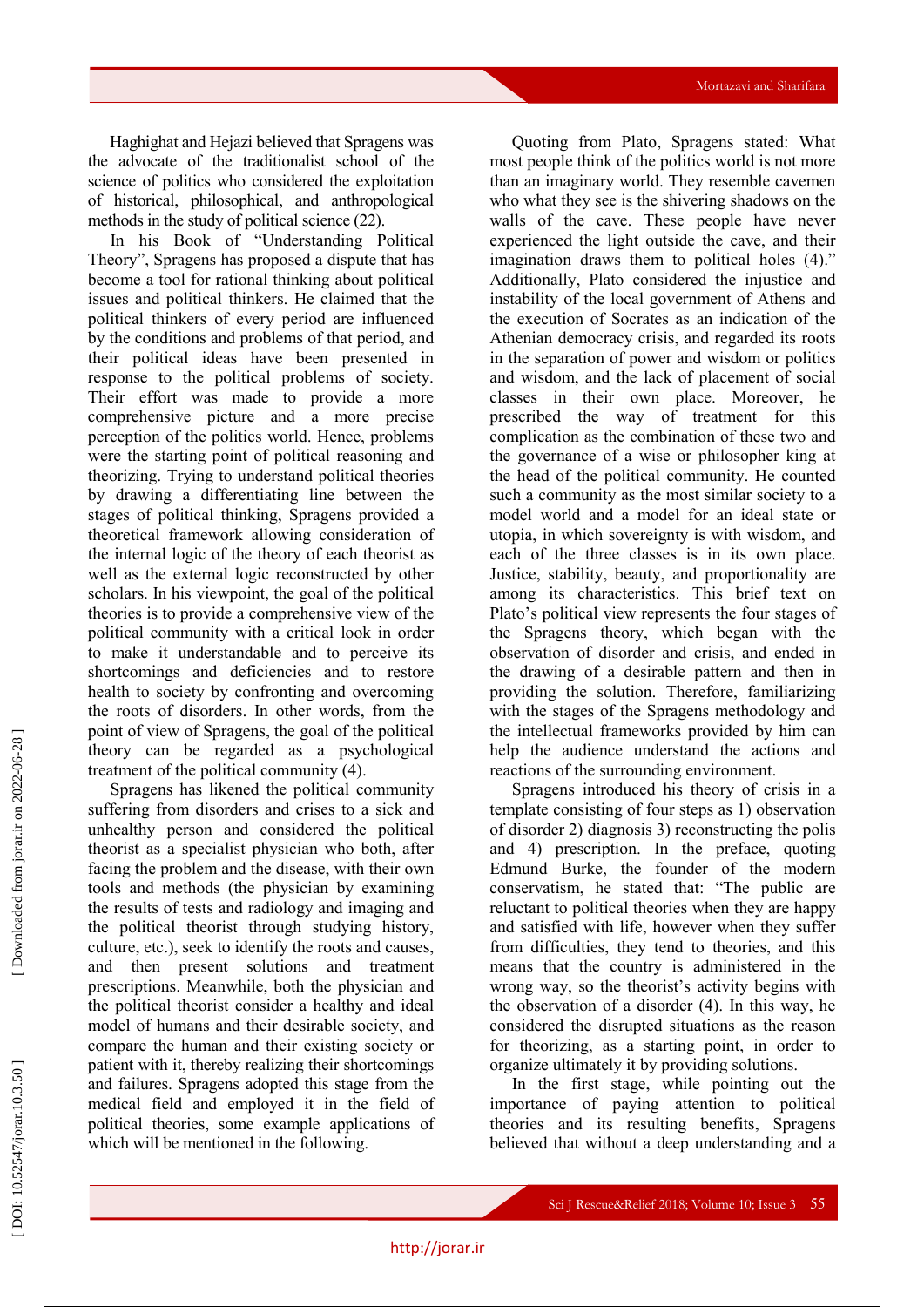deep recognition of the state of problems, disorders, and disruptions, the humans would probably jump out of the frying pan into the fire (would worsen the situation) (4). Thus, according to this thinker, observing the disorder is at the forefront of the theory of crisis with a profound and radical function. To further clarify this stage, Spragens introduced the quality and quantity of different types of crises and their features when observed by thinkers. Furthermore, he considered focusing on the realities of a disrupted society as a way to avoid hallucination and interference of opinions, psychological attributes, and personal experiences. Deep viewing of the disorder is difficult in some highly critical situations. His questions offered to theorists in confronting disrupted and disorganized situations at the observation stage are ; What is the problem? What is dangerous, corrupt, and destructive? Or what motivates the theorist to write deepening and mental thinking in the form of a coherent political theory? What is the goal? Or what kind of failure and disorder does he want to treat (4)?

In the second stage, Spragens discussed issues such as examining and identifying the causes of social disruptions, and whether the complications are rooted in natural and involuntary factors, or that they have a voluntary and artificial origin. In addition, he addressed the individual and social causes, that is, whether the observed problem and disorder are caused by the observing thinker or it is his personal problem, or the problem is neither personal nor individual, rather a public problem related to the whole society and the country. Distinguishing between these causes and the exact identification of the roots of the problem has a firm and direct relationship with the provision of solutions and treatment. Because if the theorist considers natural and unavoidable factors of disruptions, his theory leads to conservatism which results in the surrender and justification of the present situation and tolerance of the problem. However, if the human and voluntary factors are involved, a radical and revolutionary theory will come out. He asked: "Is the root of disorder a natural factor or a factor made by the human being? If the problem is rooted from the natural factors, then do the human beings have to adapt their lives to it? Or is it a human -made and controllable, adjustable, or changeable factor?" (4) .

Additionally, he categorized theorists in terms of their approach to detecting the causes of

disruptions. For example, he believed that more conservative political theorists, such as Peter Burger, regard human dissatisfaction due to the natural factors, and theorists such as Richard Neuhaus, Aristotle, and Skinner considered the lack of optimal education and the political and social institutions as the cause of the pain in societies. In this regard, he believed that the political worldview of a theorist who considers the main causes of human dissatisfaction with natural phenomena is likely to be more conservative than the one who considers the major causes of problems as social phenomena . He continued that this relationship is entirely logical (4). In addition, if the problem posed by the theorist is not a public problem or related to other members of the community, but a personal or family problem, his political theories and solution cannot be generalized to society, and vice versa.

In the third stage, Spragens focused on debates on community reconstruction. His conception of the kinds of thinking leading to the re -creation and rebuilding of political theories is a collection of creative and artistic activities of the theorist, along with his organized discovery and the operational thinking of his mind. He believed that the pressures, crises, disruptions, and irregularities in a situation make the theorist to rebuild an ideal state in his mind and present a novel and desirable model. Of course, for Spragens, rebuilding of a new and imaginative situation did not mean setting new conditions. He considered the creation of a new situation for those who attempt to reform. Spragens believed that the theorist must embody the model of good society in his mind and give a measure for it as well. With this change, political theory presents symbolic images of the rebuilt society. Since the reconstruction imagined by the theorist is a plan of society, as the society should be, he must rely heavily on his mind and thought. He simply does not describe the world as it is. Of course, he begins with describing the world, but he must also define the world as it should be (4). He considered this definition and symbolic images and criteria, which the theorist has carefully and overwhelmingly experienced and designed comparing with the disrupted conditions, as sensitive and dangerous actions. He also believed that the theorist must take into account all necessary precautions for a safe passing through the existing barriers, i.e., the resistance in the way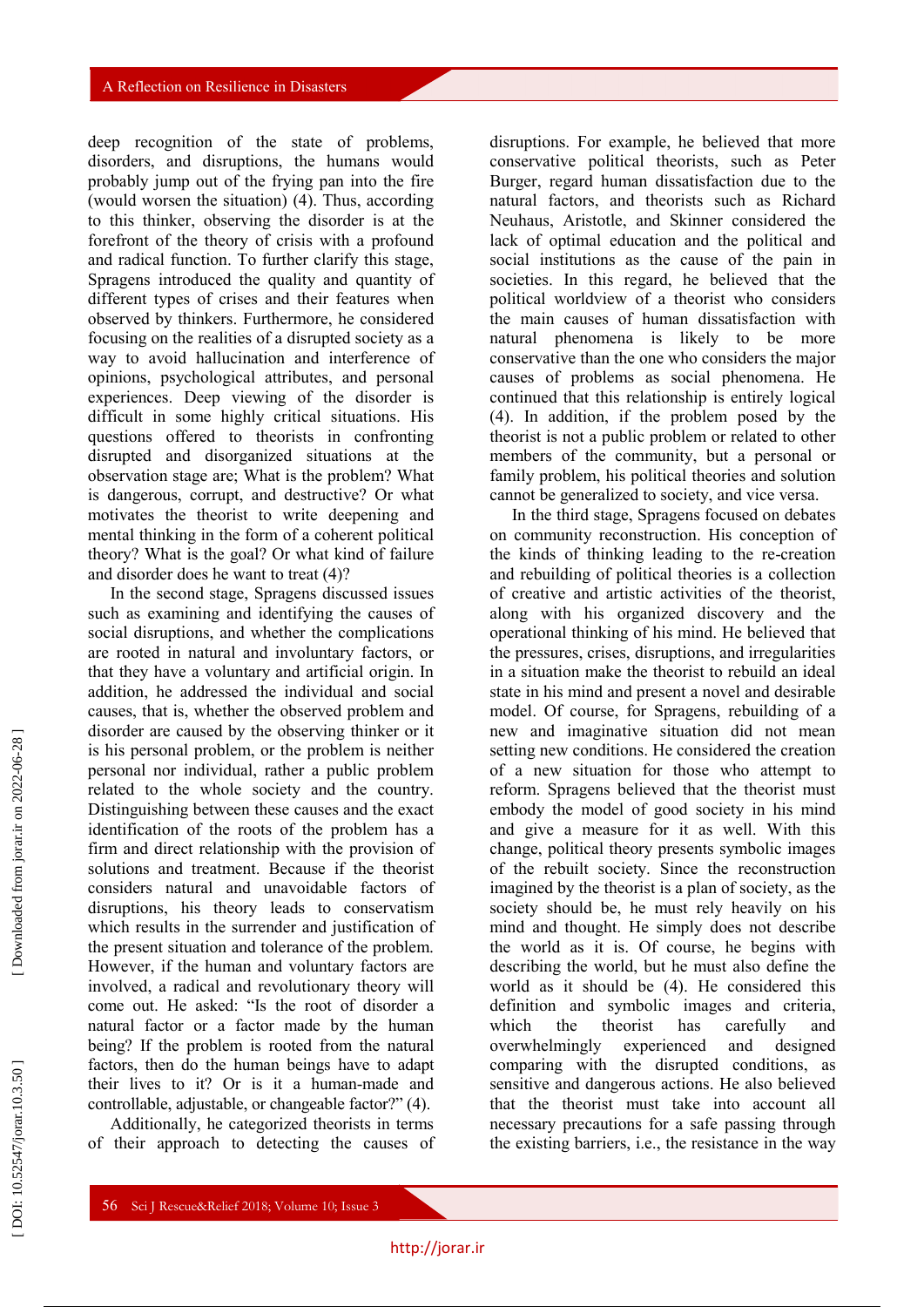of maintaining the status by its supporters. In general, the third stage focused on the planning of a healthy and desirable society. In order to do this, the theorist employs both his imagination and his artistic taste, contemplates both the historical and real circumstances of the society, and depicts the ideal and healthy conditions by artistically combining these two dimensions.

In the fourth stage, suggesting that even the simplest statements about the facts have a vein of prescription hidden in them, Spragens recommended the researchers and readers carefully consider the treatment and the strategy prescribed and the suggestion made by theorists to improve the situation (1). To explain and clarify the way of treating and achieving confidence in the correct understanding of the theory proposed by the theorist, he declared that the political theories largely resemble the old naval maps written on the margin, "there is a dragon here", or showing that where the flat ground reached its end point? It was not written in any of these maps to not enter there or run (4).

By introducing the limitations and complexities of the situation and the data received, he also invited scholars to realism, prioritizing troublesome facts, rational behavior, accurate evaluation, and recognition of the horizons of the capabilities, and asks them to avoid short -sightedness, resorting to hallucinations, and personality psychological biases.

After providing a brief acquaintance with the four stages of the Spragens theory of crisis and his methodology of understanding political theories, it has been attempted in the present study to utilize this model for a theoretical organization to confront disasters and crises. Therefore, in the following part of this study, the steps to observe the disrupted situations caused by the adverse impacts of incidents, the quantitative and qualitative diagnosis of the plans and practices of the traditional management in crises, the visualization of good, effective, and efficient management of crises, and also the formation, adoption, and exploitation of resilience have been presented as a treatment for the crisis management situation using the Spragens method of understanding the political theories. This will help understanding of the crisis managers and controllers in the crisis management activities by providing a systematic concept for resilience and reliance based on firm theoretical foundations.

# **Resilience in the context of the Spragens crisis theory**

*Identification of the crisis (observing the disorder) :* Observing the disorder and disruptions caused by the destructive impact of natural and man -made disasters at the local, national, and international levels on the physics, mentality, and properties of humans brought about very serious concerns for nations, governments, organizations, and state and private small and large humanitarian institutions. The efforts to accurately observe the disruptions and understand their roots are made to devise a solution to the worrying situation hindering the development and advancement of the global community. This is an attempt that was considered by Spragens in understanding his political theories as an incentive to raise the question based on which theorists start examining the nature and cause of the disruption: Questions as what kind of problem is there in society? What is dangerous, corrupt, and destructive? What are the distinct failures and disruptions to be treated?, why is society is governed badly (4), and why are theorists eager to address the causes of disorder in society? Several reports on the status of the incidents, disasters, and their resulting damages have been prepared and made available worldwide by the organizations and institutions concerned, including the annual reports of disasters by the International Federation of Red Cross and Red Crescent Societies, the UN International Strategy for Disaster Reduction (UNISDR), Global Assessment Report (GAR) on accident reduction, and the reports released by national and international governmental and nongovernmental organizations. Numerous international meetings and conferences were held globally so that these observations are exposed to serious and responsible investigations and to organize disaster management dysfunctions. The inclination of individuals, communities, and organizations involved in this issue, as Spragens quoted Edmund Burke, was a misleading sign in the administration of affairs, urging the theorist to make political theories to explore the root and cause of the disorder, whether it is in the surrounding environment or within individuals, communities, organizations, and countries. In this regard, Spragens referred to a sensitive dimension in the process of observing disruptions in society. He believed that the theorist experiences disorder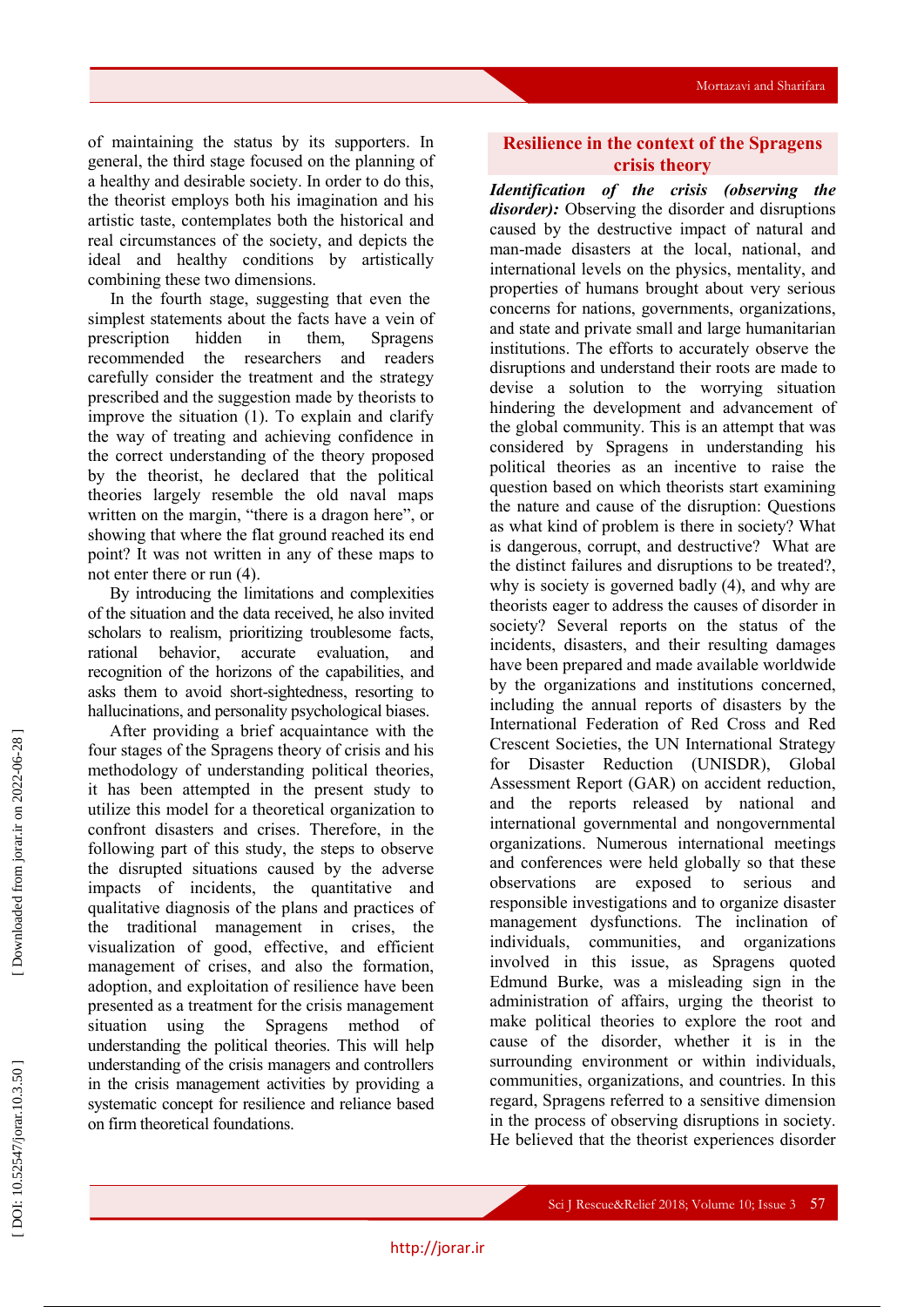in his own personal life and mentality as well. It is true that the disaster is out of his body, but it also affects him internally (4).

*Second stage: diagnosis (pain diagnosis) :* Finding the cause of the disorder and the disturbances caused by the impacts of events reflected in global reports can be regarded as an answer to the disquiet of the observing and questioning minds that ask what is wrong, what are the causes of damage? Individuals, communities, and related organizations knew that the mere observation of this effect would not provide any practical guidance, and should not stop attempting to reach a solution until its elimination.

At this stage, they are trying to achieve a comprehensive analysis by examining the results of periodic evaluations and lessons learned from relief and monitoring of the implementation of operational projects. The objective was to find out the causes of the drastic and tragic events and, in addition to identifying the strengths and weaknesses of the relief operation. Because, as long as the causes of the problems and disorders do not appear, real understanding of them and, hence, the provision of an offer for the treatment or relief and reduction of illness and disadvantages is not feasible. The first question is of great sensitivity because its response can have a profound effect on the disaster management method. The question is whether the disorders and disruptions in the disaster management area are rooted in the mere focus on responding operations that is performed as unplanned and without identification of vulnerabilities and wit passive images of victims of disasters? In this regard, the questioning minds of individuals in the relevant national and international organizations and institutions are pursuing extensive studies and academic advisories so that they can come up with an appropriate answer to this question. The diagnosis of pain and its diagnosis is a difficult stage. In this regard, through national, regional, and international calls, regardless of individual and organizational biases, as believed by Spragens in the pain recognition stage in the process of understanding political theory, it is sought to ensure that observing political disorders is not merely a result of projection or transmission or their psychological displacement (4).

Finally, by compiling the results of multiple periodic analyses and processes, common findings

were identified as causes of pain and disruptions in disaster management, including relief operations based on responding to disasters, lack of preventive measures, lack of preparedness and appropriate short - term, mid -term, and long term programs, lack of risk and vulnerability maps, disregard for human dignity and potential capacity and active role that they could have to improve conditions to mitigate the impact of disasters, as well as failure to implement training, information, and primary warnings.

*Imaginary reconstruction of the order (planning desirable situation) :* Identifying the causes of disorders in disaster management shows that recognizing the causes of pain can be a step forward to reach the treatment and thus solve the disasters and problems of incidents and disasters in addition to reflecting the fact that the order could continue. That is, it is possible to imagine or find a regular and systematic solution to optimally manage the disasters. At this stage, Spragens reminded the theorist's attempt to indicate the image of the organized political community against his observation of disorder. He believed that the pressures, crises, disorders, and disruptions of the old system make the theorist to think of rebuilding a new political system in their own minds (4).

In this definition and representation of the desirable situation of disaster management, the organizations and institutions try to imagine the state of disaster management as it should be, on the basis of the objective and subjective studies on an effective disaster management; an ideal state without the existing disturbances and disruptions capable of organizing all disasters management activities. This is a management that places human dignity at the forefront of its plans and actions, and prior to any emotional response to disasters and crises, puts the prevention, prediction, and preparedness on the agenda. Furthermore, this management focuses on the capabilities of the affected areas, society orientation, resilience, focus on prevention and prediction, strategies to reduce the impact of disasters, and rehabilitation to create more capabilities. This rebuilt and ideal management, as recalled by Spragens, is a combination of innovations and explorations as it requires a creative effort by the theorist. The normative political order that he presents is not just his observations or historical phenomena. The theorist must have some kind of mental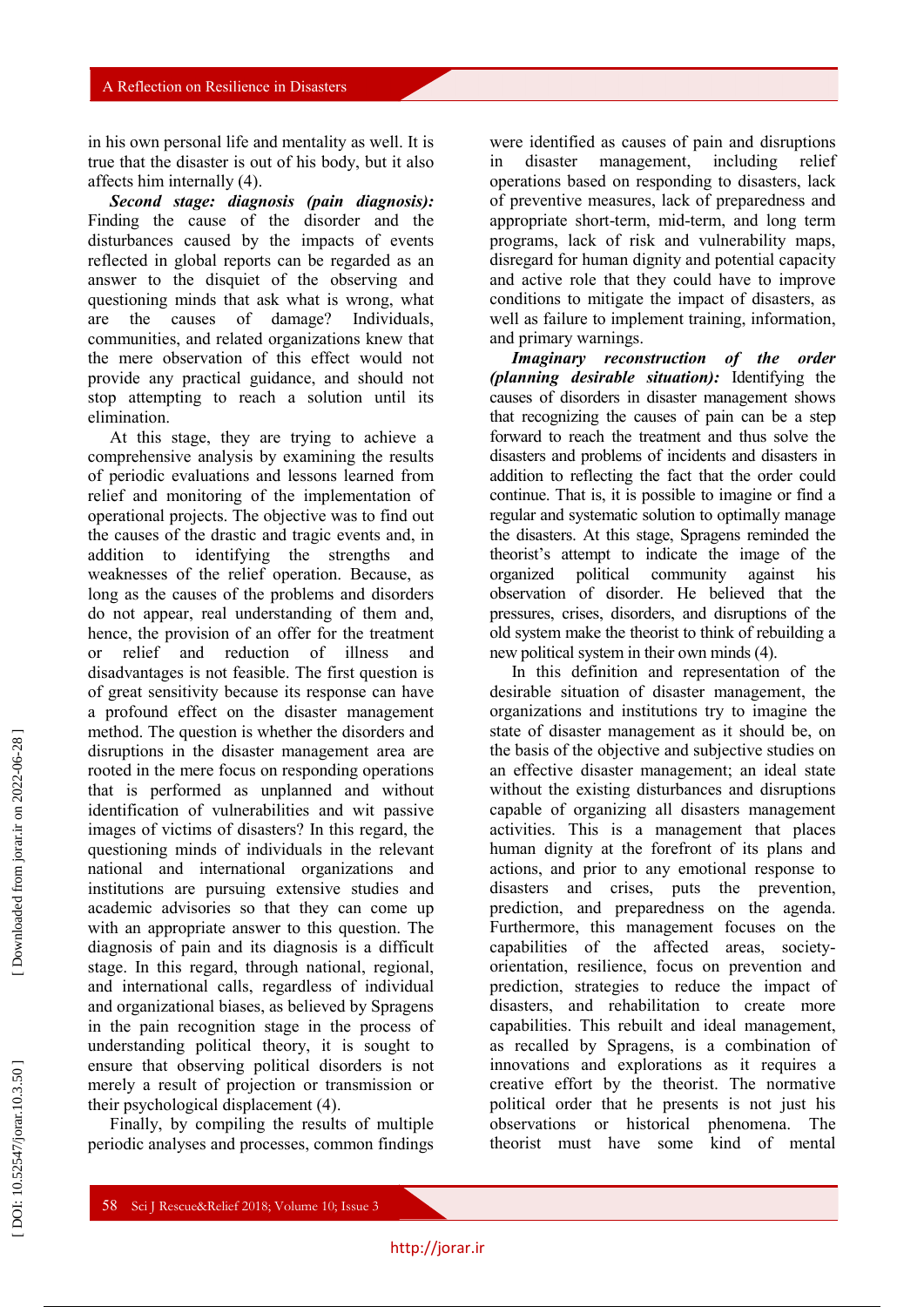experiment in his mind to visualize a political order that meets human capabilities (4).

*Provision of the solution (treatment prescription) :* Awareness of the causes of the disorganized disaster management situation and the inspiration from well -organized and ideal management lead to the encouragement of relevant institutions and organizations to find a solution to improve the situation. Prior to any prescription, it is necessary for the treatment strategy to be equipped with the required resolution and prudence focusing on facts, present situation and necessities, the horizons of capabilities, and the constraints of facilities and requirements (4). To this end, it is necessary to make fundamental changes in the form of emphasis on risk management against the traditional crisis management based on response, the need to rely on human capacity, and enhancement of the capacities and capabilities of humans and communities against disasters, in the form of creating resilience among the individuals, societies, and nations. Such cases are required to be identified and put at the forefront of thinking and action so that the threats and limitations ahead change into constructive opportunities in order to provide a sustainable future against the risk of accidents and uncertainties. In addition, in order to provide more resilience, it is recommended to provide supportive activities to facilitate and expedite the implementation of the treatment process within the framework of the programs, strategies, and measures mentioned. These recommendations include the prevention, risk reduction, preparedness, and development of their scope from natural disasters to man -made ones, calling for the attention of countries to the need to establish responsible institutions to manage and monitor the implementation of changes and the process of transition to a new management, in addition to attention to local actors and their vital role in facilitating community empowerment activities .

### **Conclusion**

The necessity of coping with the disorders and disruptions resulting from the destructive and deadly impacts of disasters on the life and property as well as the sustainable development of individuals, societies, and countries has led the governments in the course of global agreements and actions, to achieve constructive

accomplishments to reduce this impact and improve the situation. These achievements include naming of the 1990s as the International Decade for Natural Disaster Reduction, preparation of the Yokohama Strategy with the theme of a safer world, the Hyogo Framework of Action for establishing resilience in nations and communities against disasters, and the Sendai Framework for Disaster Risk Reduction that considered the resilience as the potential capacity of adaptability of a system, community, or society to resist or change the structure and function at an acceptable level ; a framework that is hoped that by 2030 will be able to achieve constructive and valuable practices following the activities undertaken in the framework of the above mentioned global agreements, investigations, meetings, and conferences as a new model in the disaster management approach by replacing risk management with the traditional and passive disaster management based on response.

In this study, in order to provide a theoretical framework for resilience, its formation and emergence as a treatment in the framework of the four stages of the theory of crisis by Spragens, namely observation of disorder, pain diagnosis, reconstruction of the desirable situation, and provision of solution were investigated. In addition decades of disaster management activities since the 1990s to the present in the form of traditional and new management were addressed so that by exploiting the Spragens theory of crisis, readers are informed of the systematic and profound understanding of resilience to disasters, and consider this important issue as a regulating issue reliant on a clear theoretical basis and framework. Th e theoretical framework can lead to a more successful disaster management based on a cycle of activities, from prediction and prevention to recovery in the event of disasters.

#### **Acknowledgments**

The authors would like to appreciate all the individuals who somehow contributed to conducting the study .

#### **Conflict of Interests**

Authors have no conflict of interests.

DOI: 10.52547/jorar.10.3.50